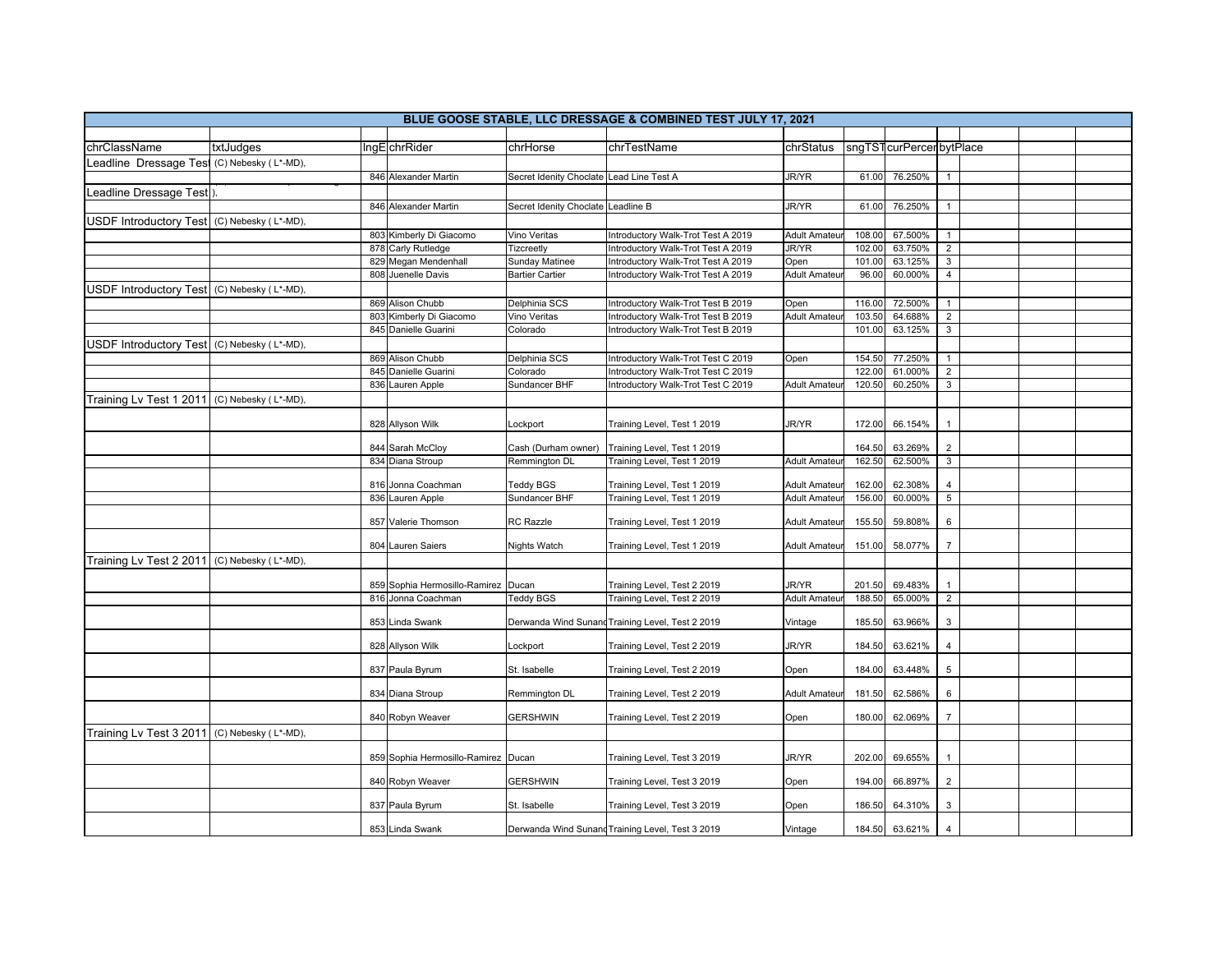|                       |                      |                        |                            | BLUE GOOSE STABLE, LLC DRESSAGE & COMBINED TEST JULY 17, 2021 |                      |        |                |                |  |  |
|-----------------------|----------------------|------------------------|----------------------------|---------------------------------------------------------------|----------------------|--------|----------------|----------------|--|--|
| First Lv Test 1 2011  | (C) Nebesky (L*-MD), |                        |                            |                                                               |                      |        |                |                |  |  |
|                       |                      | 810 Ashley F Daliessio | Kaarst                     | First Level, Test 1 2019                                      | Open                 | 209.50 | 72.241%        |                |  |  |
|                       |                      | 835 Paige Wilder       | Fergus Himself             | First Level, Test 1 2019                                      | <b>JR/YR</b>         | 190.50 | 65.690%        | $\overline{2}$ |  |  |
|                       |                      | 849 Karen DeCosta      | Maska C                    | First Level, Test 1 2019                                      | <b>Adult Amateur</b> | 188.50 | 65.000%        | $\overline{3}$ |  |  |
|                       |                      | 894 Cindy Thomilson    | <b>Atlantic Row</b>        | First Level, Test 1 2019                                      |                      | 188.00 | 64.828%        | $\overline{4}$ |  |  |
|                       |                      | 858 Lannah Lende-Smith | Hendrix                    | First Level, Test 1 2019                                      | <b>JR/YR</b>         | 187.50 | 64.655%        | $\sqrt{5}$     |  |  |
|                       |                      | 894 Cindy Thomilson    | <b>Atlantic Row</b>        | First Level, Test 1 2019                                      |                      | 187.00 | 64.483%        | 6              |  |  |
|                       |                      | 815 Shelby Dukes       | Attenborough               | First Level, Test 1 2019                                      | <b>Adult Amateu</b>  | 186.00 | 64.138%        | $\overline{7}$ |  |  |
|                       |                      | 843 Gracie Magrone     | King Max                   | First Level, Test 1 2019                                      | Adult Amateur        | 170.00 | 58.621%        | 8              |  |  |
| First Lv Test 2 2011  | (C) Nebesky (L*-MD), |                        |                            |                                                               |                      |        |                |                |  |  |
|                       |                      | 858 Lannah Lende-Smith | Hendrix                    | First Level, Test 2 2019                                      | <b>JR/YR</b>         | 228.00 | 65.143%        |                |  |  |
|                       |                      | 835 Paige Wilder       | Fergus Himself             | First Level, Test 2 2019                                      | <b>JR/YR</b>         | 224.50 | 64.143%        | $\overline{2}$ |  |  |
|                       |                      | 815 Shelby Dukes       | Attenborough               | First Level, Test 2 2019                                      | Adult Amateur        | 222.50 | 63.571%        | 3              |  |  |
|                       |                      | 843 Gracie Magrone     | King Max                   | First Level, Test 2 2019                                      | <b>Adult Amateur</b> | 218.00 | 62.286%        | $\overline{4}$ |  |  |
|                       |                      | 839 Rachel Neumark     | <b>Flying Circus</b>       | First Level, Test 2 2019                                      | <b>Adult Amateu</b>  | 213.00 | 60.857%        | $\sqrt{5}$     |  |  |
| First Lv Test 3 2011  | (C) Nebesky (L*-MD), |                        |                            |                                                               |                      |        |                |                |  |  |
|                       |                      | 879 Ashley F Daliessio | Jaron                      | First Level, Test 3 2019                                      | Open                 | 244.00 | 67.778%        |                |  |  |
|                       |                      | 820 Alex Porter        | Broadway Act               | First Level, Test 3 2019                                      | Open                 | 231.50 | 64.306%        | $\overline{2}$ |  |  |
|                       |                      | 849 Karen DeCosta      | Maska C                    | First Level, Test 3 2019                                      | <b>Adult Amateur</b> | 228.50 | 63.472%        | 3              |  |  |
| Second Lv Test 1 2011 | (C) Nebesky (L*-MD), |                        |                            |                                                               |                      |        |                |                |  |  |
|                       |                      | 820 Alex Porter        | Broadway Act               | Second Level, Test 1 2019                                     | Open                 | 242.50 | 65.541%        |                |  |  |
| Second Lv Test 2 2011 | (C) Nebesky (L*-MD), |                        |                            |                                                               |                      |        |                |                |  |  |
|                       |                      | 890 Sam Curtis         | <b>Blyths Centruion FE</b> | Second Level, Test 2 2019                                     |                      | 270.00 | 65.854%        |                |  |  |
| Third Lv TOC          | (C) Nebesky (L*-MD), |                        |                            |                                                               |                      |        |                |                |  |  |
|                       |                      | 850 Alexa Bradley      | Sey Platinum Proof         | Third Level, Test 1 2019                                      | Open                 | 228.00 | 61.622%        |                |  |  |
|                       |                      | 817 Sarah McCloy       | Dynamic Image              | Third Level, Test 3 2019                                      |                      | 245.00 | 61.250%        | $\overline{2}$ |  |  |
|                       |                      | 817 Sarah McCloy       | Dynamic Image              | Third Level, Test 2 2019                                      |                      | 232.00 | 61.053%        | $\sqrt{3}$     |  |  |
| FEI TOC except Young  | (C) Nebesky (L*-MD), |                        |                            |                                                               |                      |        |                |                |  |  |
|                       |                      | 809 Ashley F Daliessio | Freska                     | FEI Prix St. Georges 2021                                     | Open                 | 220.50 | 64.853%        |                |  |  |
|                       |                      | 801 Rebecca Lynch      | Ozon                       | FEI Prix St. Georges 2021                                     | <b>Adult Amateur</b> |        | 202.50 59.559% | $\overline{2}$ |  |  |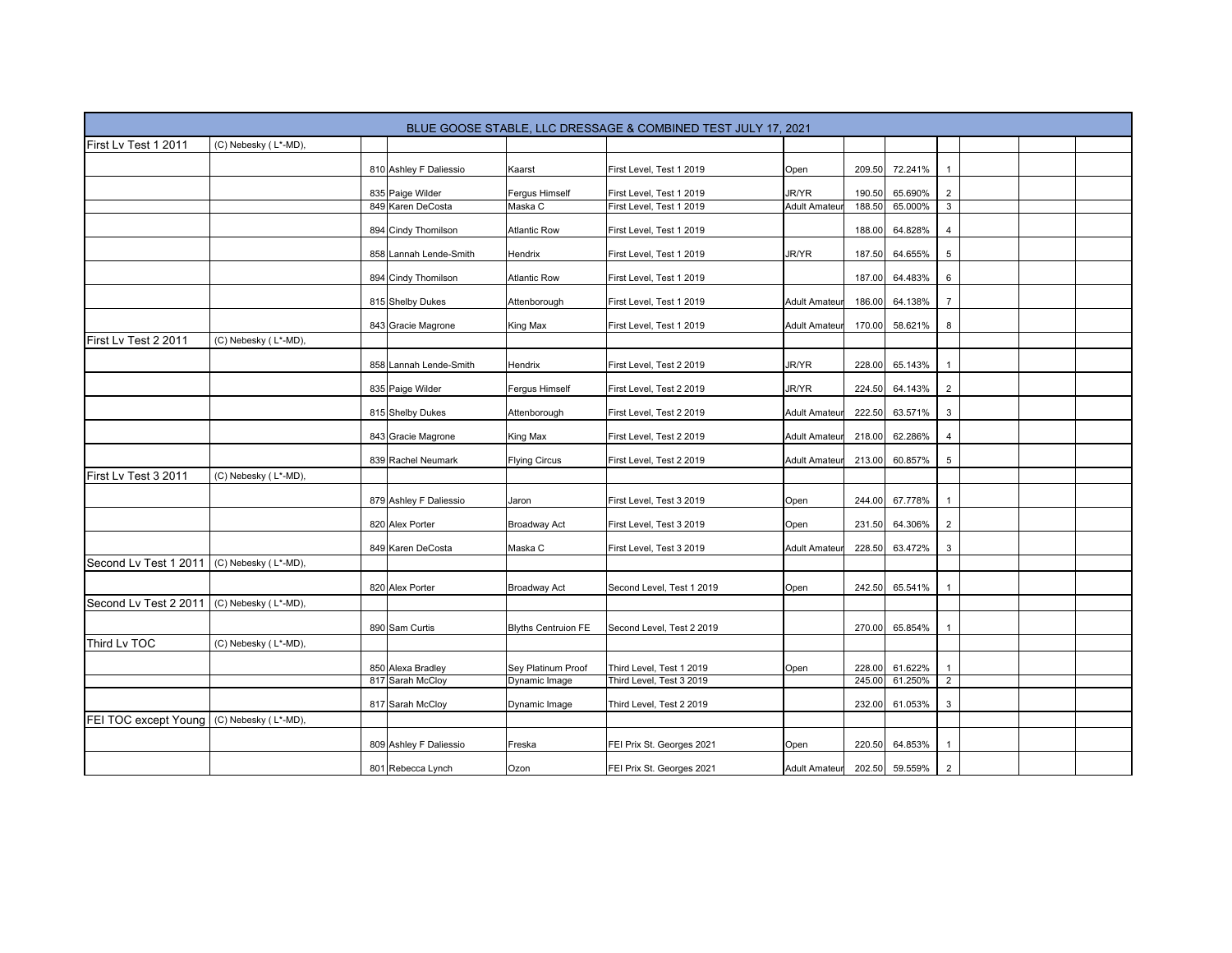| BLUE GOOSE STABLE, LLC DRESSAGE & COMBINED TEST JULY 17, 2021 |                                |  |                       |                        |                                                                      |                     |  |                |                |                 |         |                |
|---------------------------------------------------------------|--------------------------------|--|-----------------------|------------------------|----------------------------------------------------------------------|---------------------|--|----------------|----------------|-----------------|---------|----------------|
|                                                               |                                |  |                       |                        |                                                                      |                     |  |                |                | <b>JUMP PEN</b> | FINAL % | <b>PLACE</b>   |
| OO Puddle Jump                                                | (C) Wiedemannn (S- eventing PA |  |                       |                        |                                                                      |                     |  |                |                |                 |         |                |
|                                                               |                                |  | 855 Madison Spackman  | Colorado               | Introductory Walk-Trot Test A 2019                                   | <b>JR/YR</b>        |  | 95.50 59.688%  |                | $\mathbf{0}$    | 40.31%  |                |
| Elementary CT Rider                                           | (C) Wiedemannn (S- eventing PA |  |                       |                        |                                                                      |                     |  |                |                |                 |         |                |
|                                                               |                                |  | 821 Catherine Oblack  | Leroy                  | Introductory Walk-Trot Test A 2019                                   | JR/YR               |  | 95.20 59.500%  |                | 0               | 40.50%  |                |
| Elementary CT Horse                                           | (C) Wiedemannn (S- eventing PA |  |                       |                        |                                                                      |                     |  |                |                |                 |         |                |
|                                                               |                                |  | 872 Jennifer Kelly    | <b>Outa Time</b>       | Introductory Walk-Trot Test A 2019                                   | Open                |  | 108.50 67.813% |                | $\Omega$        | 32.19%  |                |
|                                                               |                                |  | 872 Jennifer Kelly    | Outa Time              | Introductory Walk-Trot Test A 2019                                   | Open                |  | 107.50 67.188% | $\overline{2}$ | 0               | 32.81%  |                |
|                                                               |                                |  | 805 Heather Walker    | Overnight Fling        | Introductory Walk-Trot Test A 2019                                   | <b>Adult Amateu</b> |  | 93.00 58.125%  | 3              | 0               | 41.88%  |                |
| Open Elementary CT                                            | (C) Wiedemannn (S- eventing PA |  |                       |                        |                                                                      |                     |  |                |                |                 |         |                |
|                                                               |                                |  | 886 Aditty Amit       | <b>RIO</b>             | Introductory Walk-Trot Test C 2019                                   |                     |  | 127.00 63.500% |                | $\Omega$        | 36.50%  |                |
|                                                               |                                |  | 865 Logan Keane       | Greystone's Blue Demir | Introductory Walk-Trot Test C 2019                                   | <b>JR/YR</b>        |  | 121.50 60.750% | $\overline{2}$ | 0               | 39.25%  |                |
| Introductory Horse                                            | (C) Wiedemannn (S- eventing PA |  |                       |                        |                                                                      |                     |  |                |                |                 |         |                |
|                                                               |                                |  | 887 Kerri Healy       | Ramona                 | USEA Eventing - Beginner Novice Test A 2Open                         |                     |  | 117.50 65.278% |                | $\Omega$        | 34.72%  |                |
|                                                               |                                |  | 830 Margaret Dugan    | King Arthur            | USEA Eventing - Beginner Novice Test A 2Open                         |                     |  | 115.50 64.167% | $\overline{2}$ | $\overline{4}$  | 39.83%  |                |
|                                                               |                                |  | 857 Valerie Thomson   | <b>RC</b> Razzle       | USEA Eventing - Beginner Novice Test A 2Adult Amateur                |                     |  | 109.50 60.833% | 3              | $\mathbf 0$     | 39.17%  |                |
|                                                               |                                |  | 806 Erin Altringer    |                        | North Stars Masquerade USEA Eventing - Beginner Novice Test A 2JR/YR |                     |  | 109.50 60.833% |                | $\Omega$        | 39.17%  |                |
|                                                               |                                |  | 826 Katherine Jackson | Onyx                   | USEA Eventing - Beginner Novice Test A 2JR/YR                        |                     |  | 96.00 53.333%  | 5              | 4               | 50.67%  |                |
| Introductory CT Rider                                         | (C) Wiedemannn (S- eventing PA |  |                       |                        |                                                                      |                     |  |                |                |                 |         |                |
|                                                               |                                |  | 863 Isabella Greene   | Unanimous              | USEA Eventing - Beginner Novice Test A 2Adult Amateu                 |                     |  | 126.50 70.278% |                | $\Omega$        | 29.72%  | $\mathbf{1}$   |
|                                                               |                                |  | 893 Sarah Wood        | <b>RIO</b>             | USEA Eventing - Beginner Novice Test A 2018                          |                     |  | 120.50 66.944% |                | 0               | 33.06%  | $\overline{2}$ |
|                                                               |                                |  | 880 Sarah Wauls       | District 12            | USEA Eventing - Beginner Novice Test A 2JR/YR                        |                     |  | 118.50 65.833% | 3 <sup>1</sup> | $\Omega$        | 34.17%  | 3              |
|                                                               |                                |  | 862 Isabell Chan      | Parkmore               | USEA Eventing - Beginner Novice Test A 2 Adult Amateur               |                     |  | 115.50 64.167% |                | $\mathbf 0$     | 35.83%  | 4              |
|                                                               |                                |  | 856 Amanda Decindes   | Zeppelin               | USEA Eventing - Beginner Novice Test A 2 Adult Amateu                |                     |  | 111.00 61.667% | 5              | $\mathbf 0$     | 38.33%  | 5              |
|                                                               |                                |  | 854 Darby Spackman    | Zeppelin               | USEA Eventing - Beginner Novice Test A 2JR/YR                        |                     |  | 111.00 61.667% | $6 \mid$       | $\mathbf 0$     | 38.33%  | 6              |
|                                                               |                                |  | 822 Molly Oblack      |                        | Too Slow for the Belmon USEA Eventing - Beginner Novice Test A 2018  |                     |  | 109.50 60.833% |                | 4               | 43.17%  | $\overline{7}$ |
|                                                               |                                |  | 876 Lea Purcell       | Ham and Cheese         | USEA Eventing - Beginner Novice Test A 2Adult Amateur                |                     |  | 106.00 58.889% | 8 <sup>1</sup> | 8               | 49.11%  | 8              |
|                                                               |                                |  | 847 Mikayla Davish    | Backstage Drama        | USEA Eventing - Beginner Novice Test A 2 Adult Amateur               |                     |  | 95.00 52.778%  | 9              | 4               | 51.22%  | 9              |
|                                                               |                                |  | 885 Grace Smith       | Mach Ten               | USEA Eventing - Beginner Novice Test A 2JR/YR                        |                     |  | 87.50 48.611%  | 10             | $\Omega$        | 51.39%  | 10             |